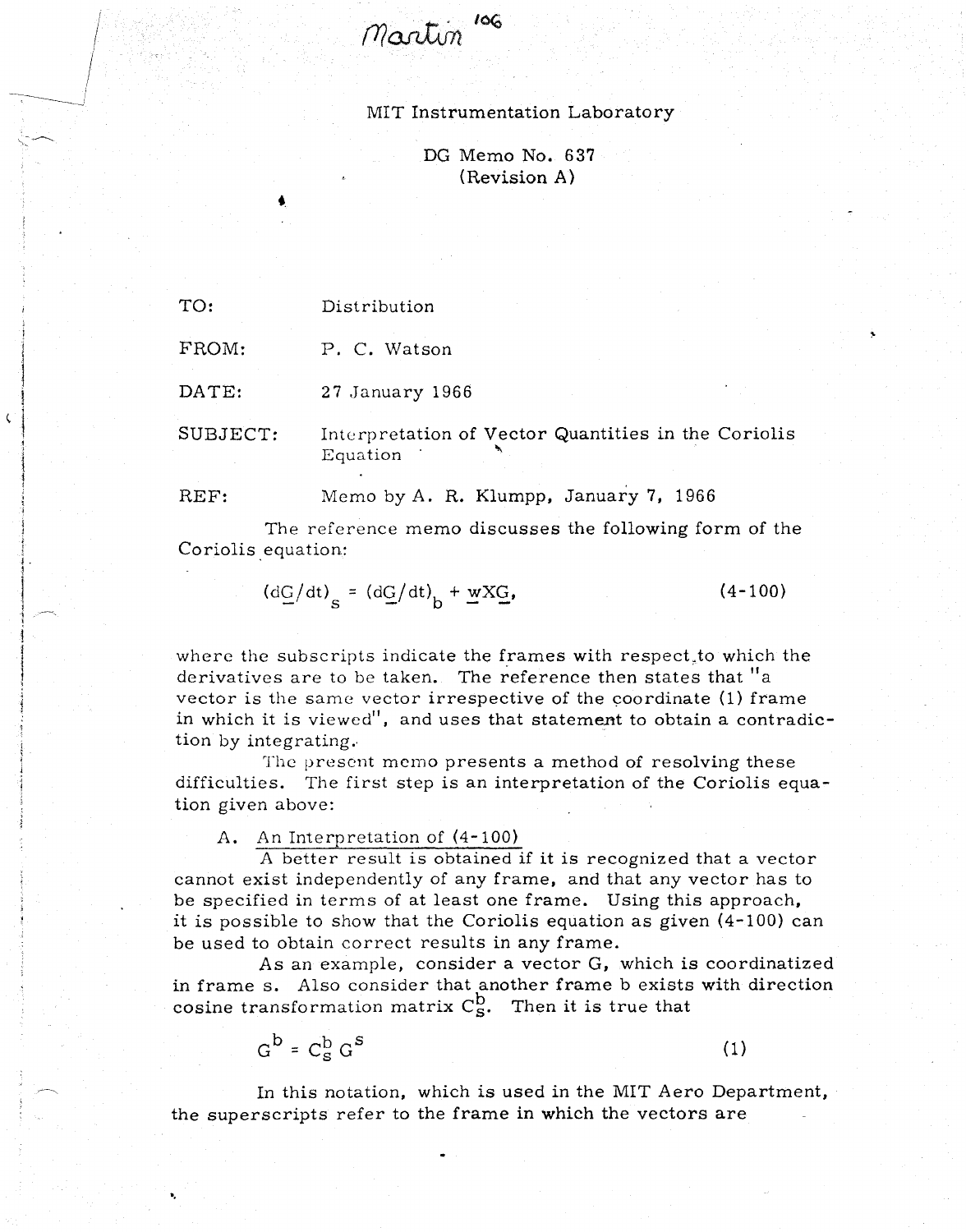coordinatized. Subscripts define the operation. The subscripts and superscripts on the C matrix are defined as in  $(1)$ . Equation  $(1)$  can now be differentiated with respect to t, yielding:

$$
dG^{\rm b}/dt = C_{\rm S}^{\rm b} (dG^{\rm S}/dt) + (dC_{\rm S}^{\rm b}/dt) G^{\rm S}
$$
 (2)

We now use the known result:  $dCg/dt = Cg$  $b \, w^{sk}$  $bs$  (3)

In this equation,  $\rm W^{Sk}_{bs}$  means the Gibbs cross-product form of  $\rm W_{bs}$ coordinatized in the S-frame, where  $W_{bs}$  is the angular velocity of

the S-frame in respect to the b-frame. Substituting (3) into (2) yields:  
\n
$$
dG^b/dt = C_S^b (dG^S/dt) + C_S^b W_{bs}^{Sk} G^S
$$
\n(4)

Using the notation  $p = d/dt$ , and using subscripts to indicate the frame in which differentiation is carried out, we obtain from (4) by performing the indicated operations:

 $p_b G^b = p_s G^b + (w_{bs} X G)^b$ , which is the Coriolis theorem (5) as given in 4-100, coordinatized in the b-frame.

Equation (4) can also be obtained in the s-frame by multiplying by  $C_{b}^{S}$ .

The result is:

$$
C_{\rm b}^{\rm s} \left( \mathrm{d}G^{\rm b} / \mathrm{d}t \right) = C_{\rm b}^{\rm s} \, C_{\rm s}^{\rm b} \left( \mathrm{d}G^{\rm s} / \mathrm{d}t \right) + C_{\rm b}^{\rm s} \, C_{\rm s}^{\rm b} \, W_{\rm bs}^{\rm sk} \, G^{\rm s} \tag{6}
$$

Performing the indicated operations yields:  
\n
$$
(p_b G)^S = p_g G^S + (w_{sb} X G)^S, or
$$
\n(7A)

$$
p_{s}G^{S} = p_{b}G^{S} + (w_{sb} \times G)^{S}
$$
 (7B)

Comparing Equations (7A) and (5) shows that they both have the same form, but that one is coordinatized in the s-frame, while the other is coordinatized in the b-frame.

The conclusion is that the Coriolis theorem is correct in any frame, but that errors could occur if the theorem is applied with some of the terms evaluated in one frame while others are evaluated in some other frame.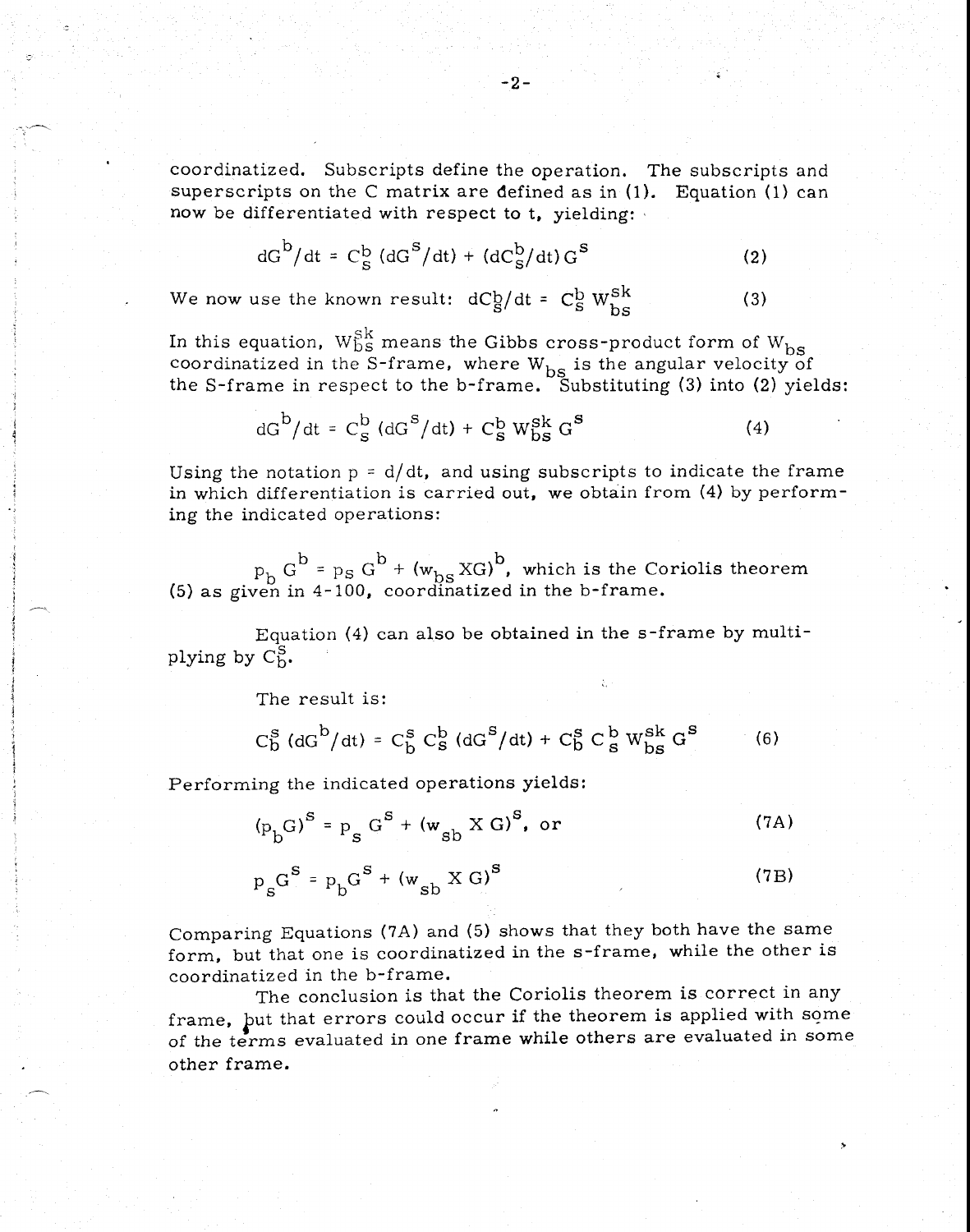B. The integral of an integrand consisting of a vector times the differential of a scalar.

The derivation given in the reference can be analyzed as follows: Equation numbers are those used in the reference. Equation (1) states:

 $v^s = v^b$  where V is any vector and the superscripts indicate the frame in which the vector V is viewed. They do not indicate that components are taken. Equation (1) is a so called 'vector equation'. The superscripts are not to be confused with the subscripts used in Equation (4-100), which indicate the coordinate frame with respect to which the derivatives are observed".

It should be clear that this equation cannot be substantiated, except if it can be coordinatized to yield a consistent result. If this is done, it would have to be given in coordinate form by multiplying each vector by the appropriate transformation. Similar objections apply to equations (2) and (3) of the reference. Equation (4) of the reference now introduces integration of a derivative of a vector. The derivative is taken in a specified frame and the integral is taken in respect to a scalar parameter, t. If equation (4) is to be made correct, it should be written:



If integration as defined above is carried out, it can be shown that the integral is associated with a frame. It can also be shown that the integral of the same vector, carried out in two different frames, yields two different results. A further result is that the integral taken in one frame, and compared to the integral of the same vector taken in another frame and transformed into the first frame will be found to be different.

 $-3-$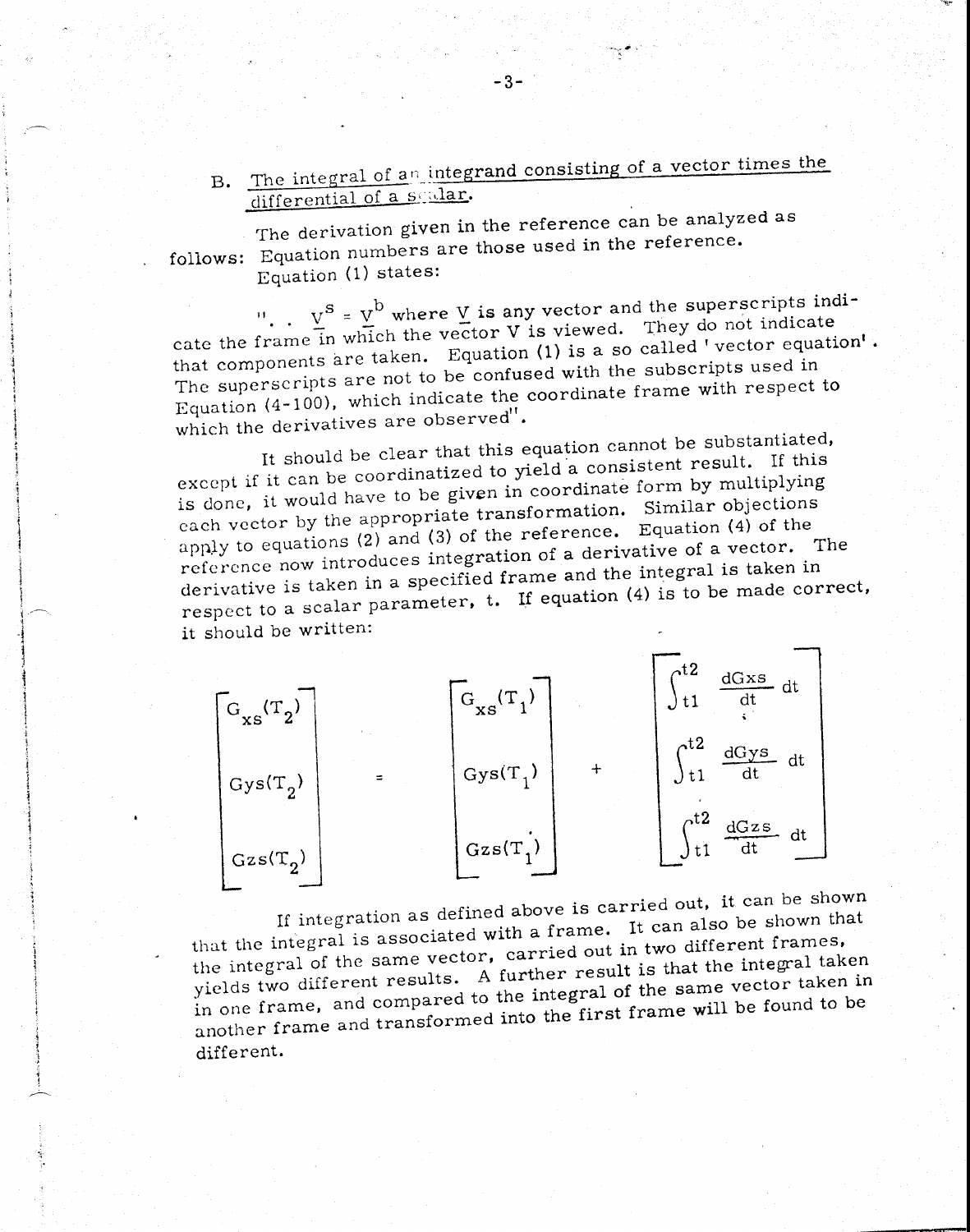This can be justified by recognizing that the vector integral contains a history of the vector, and that the transformation of each element of the integral is different as the two frames move in respect. to each other. In particular, the vectors representing the two end points of the integral are not connected by the same direction cosine matrix transformation.

 $-4-$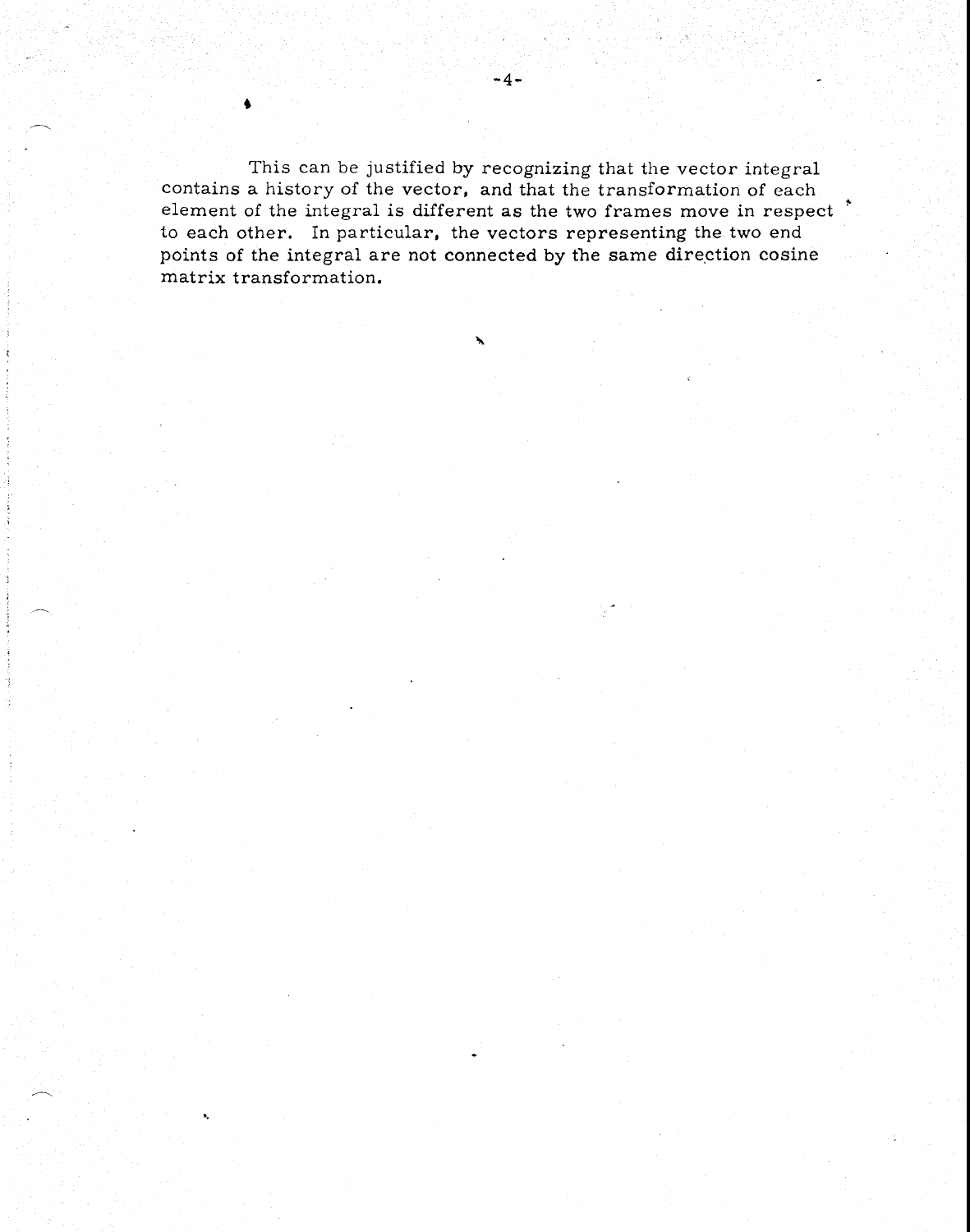## Appendix

The revision to the reference contains an attempt to couple equation 4-100 with equation (1) of the reference. The arguments given include items 1, 2, and 3. These items cannot be upheld for the following reasons:<br>1. Equ

 $-5-$ 

Equation 4-100 can be coordinatized in any coordinate frame, using the appropriate transformations, and will yield a correct result.

2. In general, vector equations must contain terms which are all either taken in the same coordinate frame or include enough transformations to make all of the terms interpretable in terms of a single coordinate frame. As an example,  $A = B + C$  does not, in general, remain true if only one or two of the three terms are transformed to different frames.

3. An argument attacking equation (1) has already been made. This argument is that equation (1) has no meaning because it cannot be coordinatized. Equation 4-100, however, can be coordinatized, as has been demonstrated.

4. There is nothing in equation 4-100 that implies that a vector has meaning independent of a frame.